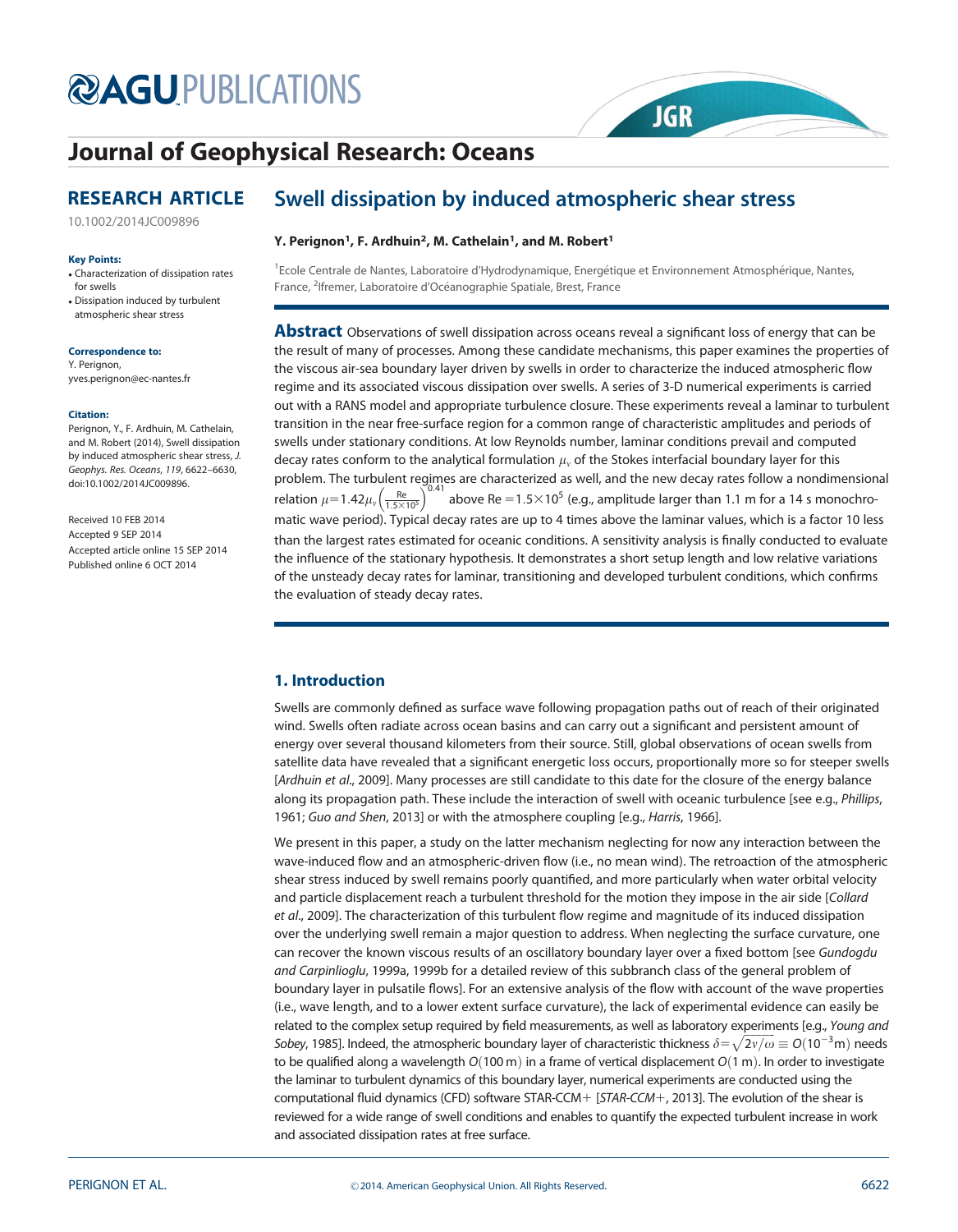Section 2 of this paper details the general framework of the problem and recalls its analytical resolution under the assumption of low steepness for the ongoing swell [Dore, 1978; Weber, 1983]. Section 3 describes the setup of the series of numerical experiments and the model for the air-sea interface implemented with CFD. Section 4.1 presents the results of the numerical experiment under steady swell conditions. In section 4.2, the associated dissipation rates are evaluated and their evolution under the turbulent shear stress is quantified. A parameterization of the dissipation rate against a characteristic Reynolds number is proposed. Section 4.3 evaluates the sensitivity of the previous results to the hypothesis of steady swell conditions. Section 5 contains final discussions and conclusions of this work.

#### 2. Theoretical Framework

When studying the problem of a swell propagating under a viscous atmospheric layer at initial rest, one can consider the ocean layer as a strong forcing toward the atmospheric layer, and the atmospheric flow as a weak forcing on the free surface. We propose here a study of the local strongly forced atmospheric flow so as to characterize a theoretical large-scale weak retroaction on an ideal swell. For the sake of simplicity, the swell cases will be considered as unidirectional and monochromatic waves.

A first characterization of the flow can be achieved following Collard et al. [2009], neglecting the curvature of the surface. One can recover a characteristic Reynolds number for the atmospheric flow, based on the double velocity and double displacement for an analogy with fixed bottom boundary layer problems, i.e.,

$$
\text{Re} = \frac{4u_{orb}a_{orb}}{v} \,.
$$

For the monochromatic linear case,  $u_{orb}$  and  $a_{orb}$  correspond to the amplitude of the surface velocity  $u_{-}$ and displacement  $\eta$ .

The flow is expected to be turbulent above Re  $\sim 10^5$  [Jensen et al., 1989] and the atmospheric shear stress at free surface to depart from the laminar analytical solution from Dore [1978]. The laminar solution is expressed as the sum of the potential flow theory and a viscous sublayer enabling to connect velocity profiles through both mediums. The viscous layer in water is neglected due to the higher water inertia and to the range of long waves considered here. For deepwater waves of linear profile, solution of the Euler equation,  $\eta(x, t) = a\cos(kx-\omega t)$ , the horizontal subsurface velocity is  $u_-(x, t) = \omega a \cos(kx-\omega t)$ , where  $\omega = 2\pi/T$ accounts for the angular frequency. The Euler solution for the atmospheric velocity profile verifies the same potential flow solution as the ocean side, with a connection to the ocean layer by a viscous boundary layer such as

$$
u_{+}(x, z, t) = -\omega a e^{-k(z-\eta)} \cos(kx-\omega t) + 2\omega a e^{-z^{+}} \cos(kx-\omega t - z^{+}),
$$
\n(2)

with  $z^+ \!=\! (z\!-\!\eta)/\sqrt{2v/\omega}.$  Formally, such a profile is linearly defined neglecting the surface elevation (i.e., at z, the altitude from the  $z = 0$  mean level). This can be generalized with surface-following coordinates [e.g., Kudryavtsev and Makin, 2004]. Using here the distance toward the free surface (i.e.,  $z - \eta$  instead of z) provides a first assessment of the profile with consideration of the linear curvature.

The mean work of the viscous stress  $W_v$  ( $W_v{=} \langle \rho_a vu_+(z=\eta)\frac{\partial u_+}{\partial z}|_{z=\eta}\rangle$  under laminar conditions) normalized by the power of the underlying wave gives the viscous decay coefficient

$$
\mu_v = -\frac{W_v}{C_g \rho_w g a^2/2}.
$$
\n(3)

From equation (2), we recover its analytical expression, correcting a factor 2 error in Collard et al. [2009, equation (A8)] and Ardhuin et al. [2009, equation (5)]

$$
\mu_{\nu} = -\frac{\omega^2}{gC_g} \frac{\rho_a}{\rho_w} \sqrt{2\nu\omega}.
$$
\n(4)

When studying numerically the turbulent atmospheric flow, this expression is expected to produce a lowfrequency asymptote, provided that swell steepness and characteristic Reynolds number remain in a valid range for the above hypothesis. Because oceanic swell conditions often exceed the turbulent Reynolds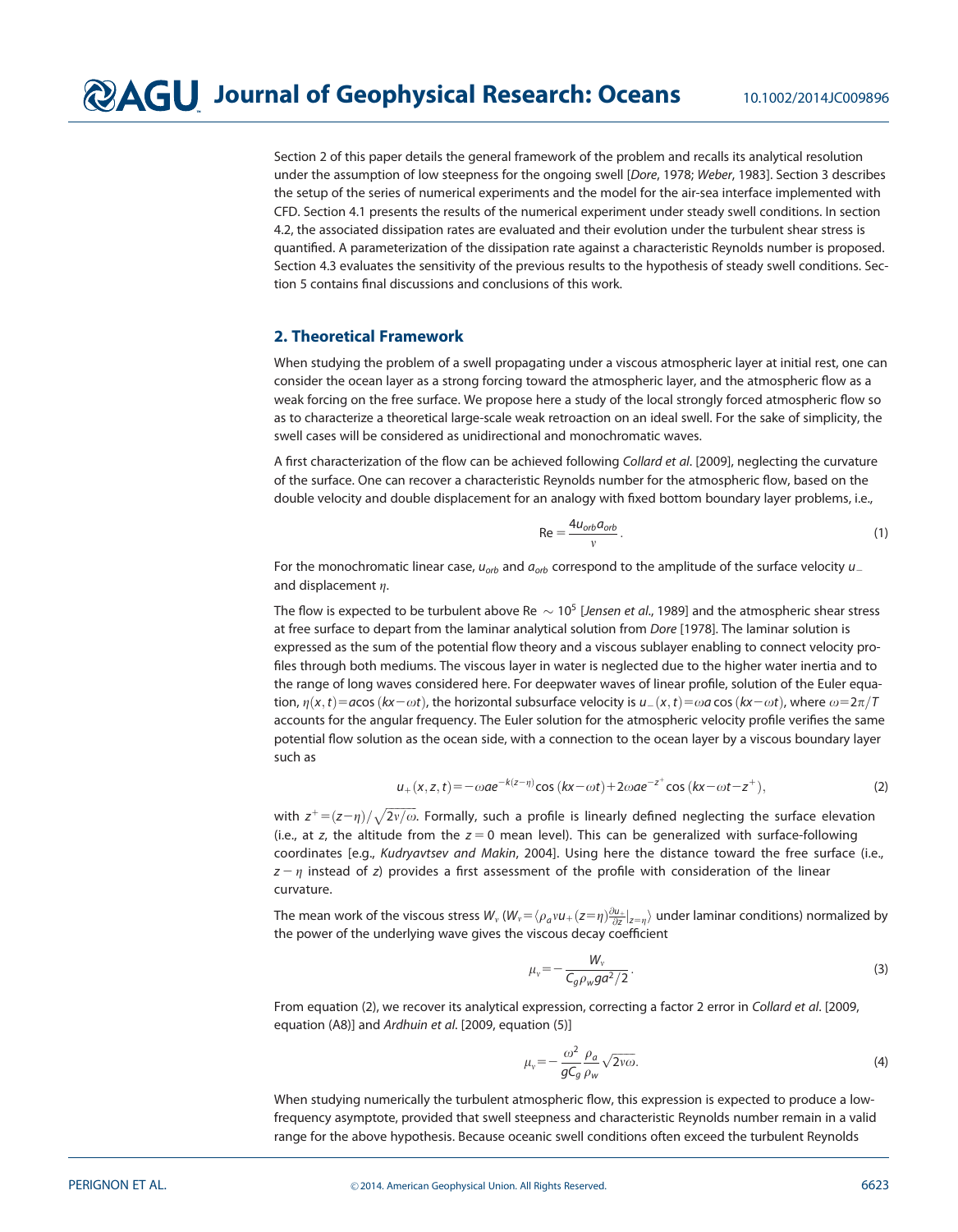# **QAGU** Journal of Geophysical Research: Oceans 10.1002/2014JC009896



**Figure 1.** (a) Absolute velocity color map ( $\vec{x}$  component) and isolines ( $\vec{y}$  component) in the central transect of the fluid atmospheric domain, associated with the vector profile at the wave crest, for the Re=12 $\times$ 10<sup>5</sup> and T=10 s test case. (b) Detailed view of the vector profile in the vicinity of the free surface at the crest.

threshold, the characterization of the dissipation coefficient in a large variety of flow regimes still remains to be achieved.

### 3. Numerical Setup

#### 3.1. Geometry

One of the challenges for the numerical modeling of the atmospheric shear stress above waves is the accurate accounting of the flow in the near freesurface moveable interface. In the most general reference frames, this would require a remeshing process that would definitely be expensive in computation resources and accuracy. In the case of swell however, and more particularly

for a unidirectional and monochromatic wave at free surface, the modeling strategy is made quite easier. If the flow is solved in the reference frame attached to the free-surface motion (i.e., phase speed of the monochromatic wave), many commercial CFD software are able to carry such numerical experiments. In the later, the work is performed using the CFD software STAR-CCM+ [STAR-CCM+, 2013]. Then, the motion of the reference frame is defined by a linear translation along the  $\vec{x}$  direction at a velocity  $\vec{U}_{ref} = \vec{C}_{\varphi}$ , and the phase of the free-surface elevation is reduced in this frame to a function of space verifying

 $kx-\omega t$  =  $k(x_{ref}+C_{\omega}t)$  –  $\omega t$  =  $kx_{ref}$ . Under a hypothesis of strong forcing of the ocean side on the atmospheric boundary layer and a weak retroaction the other way, one can choose to restrain the fluid domain to the atmospheric side, with an appropriate prescribed boundary condition in accordance with the oceanic forcing and motion in the reference frame (Figure 1).

The dimensions of the fluid domain are related to the wavelength  $\lambda$  in the range of ocean swells to consider, with a wavelength of the order of 100 m. The free-surface elevation is periodic in the  $\overrightarrow{x}$  direction. Our numerical experiments are performed in a domain of length  $\lambda$ . The transverse extension is chosen equal to  $\lambda$ /16 for practical reasons. An a posteriori sensitivity analysis does not show any influence of the size of this transverse extension, and the width retained still provides a useful length for an output of several realization of the same flow in a turbulent regime, with a manageable mesh size for the largest wavelengths. The mean characteristic vertical extension of the domain is set to  $\bar{H}=\lambda/4$ , with a top boundary following the streamline expected from linear wave theory

$$
H(x_{ref}) = \bar{H} + \eta(x_{ref})e^{-k\bar{H}}.\tag{5}
$$

This is to be related to the particle displacements at the reference height  $z=\lambda/4$ , which will enable a proper closure of the streamlines according to the linear potential theory. Both bottom and top boundaries will be imposed with a wall kinetic condition, verifying the wave orbital forcing condition  $\overrightarrow{u} = u - \overrightarrow{x} + v - \overrightarrow{y}$  at the bottom (i.e., linear horizontal and vertical components) and potential solution  $\overrightarrow{u}_+(z=H)$  at the top. Side boundaries, relative to the propagation direction, are defined as symmetric boundary conditions (i.e., normal derivative of a quantity equal to zero at this boundary).

An initial calm condition in the air relative to the absolute frame is easily translated in the reference frame as an initial homogeneous air velocity  $-\vec{U}$ <sub>ref</sub> associated with a mass flow rate input condition at the set of the set of  $\vec{U}$ <sub>ref</sub> associated with a mass flow rate input condition at the upwind boundary. The leeward boundary is defined as a flow outlet. For the following experiment, the freesurface maximum is located at the center of our fluid domain along the  $\overrightarrow{x}$  axis, and we chose a wave propagating in the  $-\vec{x}$  direction giving a positive mass flow input at the left-hand side of the domain (i.e., at  $x=-\lambda/2$ ). Boundary conditions are more specifically described in section 4, depending on the stationary or transient properties to be modeled.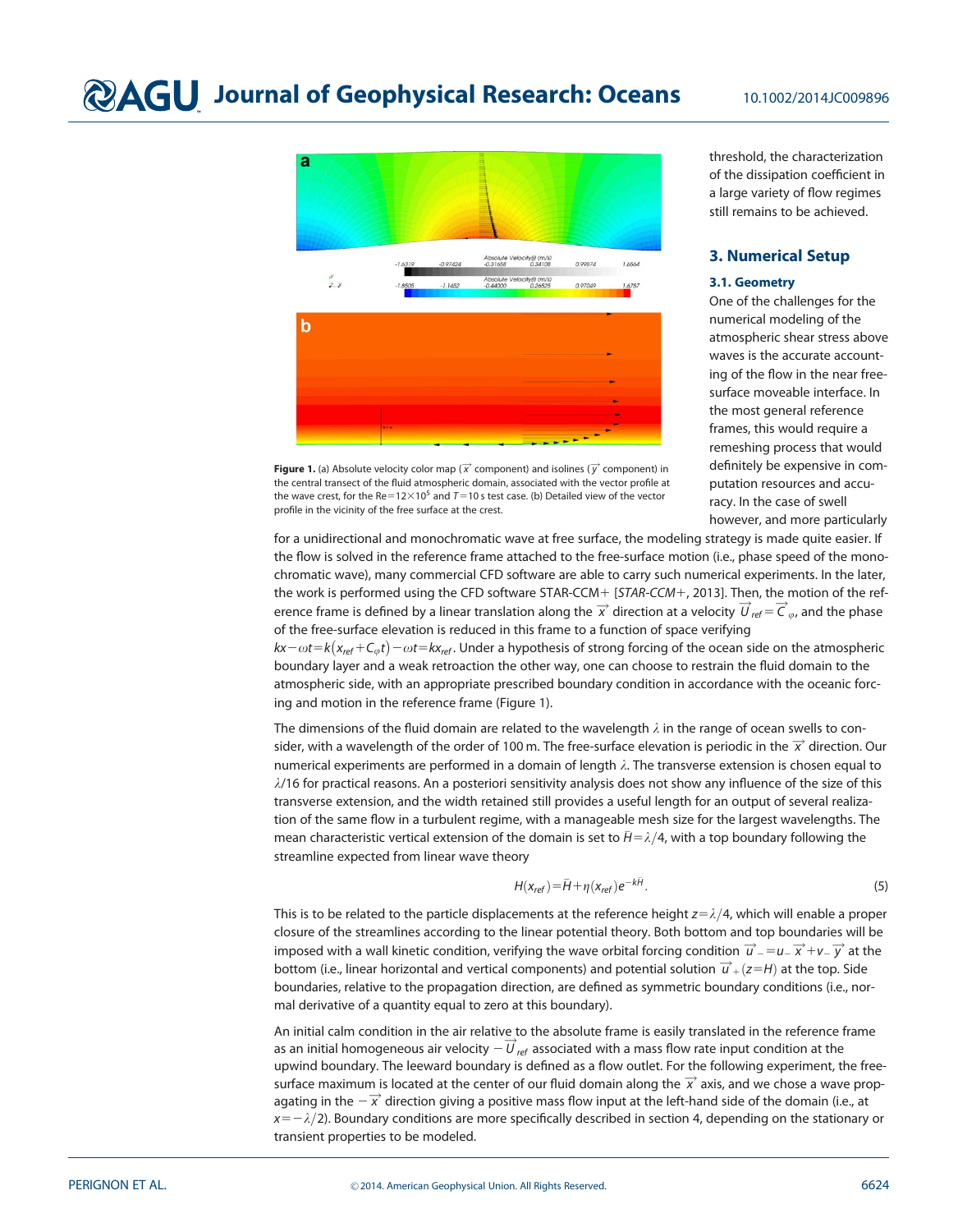Table 1. Characteristic Quantities for Re = 0.5  $\times$  10<sup>5</sup>, 5  $\times$  10<sup>5</sup>, and 12  $\times$  10<sup>5</sup> Simulations, for Four Setup of Different Wave Periods

| $Re (×10^5)$ | T(s)                         | 10.0    | 12.5    | 15.0    | 17.5      |
|--------------|------------------------------|---------|---------|---------|-----------|
|              | $\lambda$ (m)                | 156.13  | 243.95  | 351.29  | 478.15    |
|              | Cell number                  | 147,000 | 427,000 | 811,000 | 2,085,000 |
| 0.5          | a(m)                         | 0.53    | 0.59    | 0.65    | 0.70      |
|              | $u_{-}$ (m s <sup>-1</sup> ) | 0.33    | 0.30    | 0.27    | 0.25      |
|              | ka                           | 0.02    | 0.01    | 0.01    | 0.01      |
| 5            | a(m)                         | 1.67    | 1.87    | 2.04    | 2.21      |
|              | $u = (m s^{-1})$             | 1.24    | 1.11    | 1.01    | 0.94      |
|              | ka                           | 0.07    | 0.05    | 0.04    | 0.03      |
| 12           | a(m)                         | 2.59    | 2.89    | 3.17    | 3.42      |
|              | $u = (m s^{-1})$             | 1.62    | 1.45    | 1.32    | 1.22      |
|              | ka                           | 0.10    | 0.07    | 0.06    | 0.04      |

#### 3.2. Solver

The modeling strategy and choice of turbulent closure are related to the nature of the flow to be studied here. For this specific case of viscous shear flow, a Reynolds-Average Navier-Stokes (RANS) approach seems suitable to model the near boundary region at a reasonable computational cost in a domain whose side is related to the wavelength of the free-surface condition. Moreover, in the previously described reference frame, the mean-flow is supposed to reach a steady state, which would permit the use of steady RANS simulations. For an adequate modeling of the shear in the near wall region, a low-Reynolds K-Epsilon [Lien et al., 1996] closure model is retained among other candidate closure models [STAR-CCM+, 2013]. The fluid region is modeled as a single component ideal gas material whose density and kinematic viscosity are chosen such as  $\rho_a$ =1.18 kg m<sup>-3</sup> and  $v_a$ =1.57 $\times$ 10<sup>-5</sup> m<sup>2</sup>s<sup>-1</sup>. The viscous sublayer needs to be properly accounted in our numerical experiment, and so a low-y $^+$  wall treatment is used. The mesh is specified accordingly, from a polyhedral grid in the fluid domain to a prism layer refinement in the wall vicinity (bottom and top boundaries). The usual nondimensional distance to the wall  $y^+=\frac{yu^*}{v_a}$  ( $u^*$  being the reference velocity related to the wall shear stress) is employed as an a posteriori criterion for the validity of the mesh refinement (i.e.,  $y^+ \sim$  1).

#### 4. Simulations of the Air-Sea Interface

#### 4.1. Homogeneous Domain

A set of simulations is carried out to evaluate the flow properties in an infinite homogeneous type domain. Upwind and leeward boundaries in a  $1\lambda$  length domain are accordingly connected by a periodic interface. We define a set of 36 numerical experiments with a variation in wave period  $T$  in a range of common values (four periods from T = 10 s to T = 17.5 s) and in Reynolds number (nine values in  $5\times10^4 \le$  Re  $\le 1.2\times10^6$ ) for a characterization of the flow behavior. For a given Reynolds number (e.g., Re  $=$  5 $\times$  10 $^4$ , 5  $\times$  10 $^5$ , and 12  $\times$  10<sup>5</sup>; see Table 1), the steepness of the bottom boundary layer will vary as a function of the wavelength. Thus, the set of experiments will provide an assessment of the proper flow characterization by the Reynolds number previously defined. Steady RANS simulations are carried out up to an order of  $O(10^3)$  iterations, and the convergence of the simulations is a posteriori checked considering the residual quantities. The base size for the unstructured grid cells is chosen at 1 m which verifies a convergence test in grid size. The prism layer properties are chosen in order to verify a  $y^+$   $<$  1 property for the higher Re.

Similarly to the characterization of the flat bottom oscillatory flow presented by Jensen et al. [1989], the wall shear stress along a wavelength (or equivalently an oscillatory period in their paper) is able to exhibit the laminar to turbulent transition of the shear flow. The near wall region is expected to be the part of the flow exhibiting the greater dependence to the Re. The wall shear stress and its associated work over a moving free surface, in our case, are accordingly sensitive quantities to study for the proper qualification of the flow. When normalizing the work of the total shear stress by the characteristic amplitude of the known Dore expression for the horizontal shear stress (i.e.,  $a^2\omega^2\sqrt{\omega}$ ) and plotted in coordinate in the  $\vec{x}$  direction relative to the wavelength, one can recover a proper evaluation of the scalability at any given Reynolds number (Figure 2). The size of the domain and number of cells in the transverse direction to the direction of propagation provides several realizations of the flow along the  $\vec{x}$  direction. While simulations at Re=5 $\times$  $10<sup>4</sup>$  and Re=10<sup>5</sup> show a fairly good agreement with Dore analytical expression of the shear work, the transition toward turbulence observed at  $Re=2\times10^5$  exhibits a strong deviation from the laminar solution over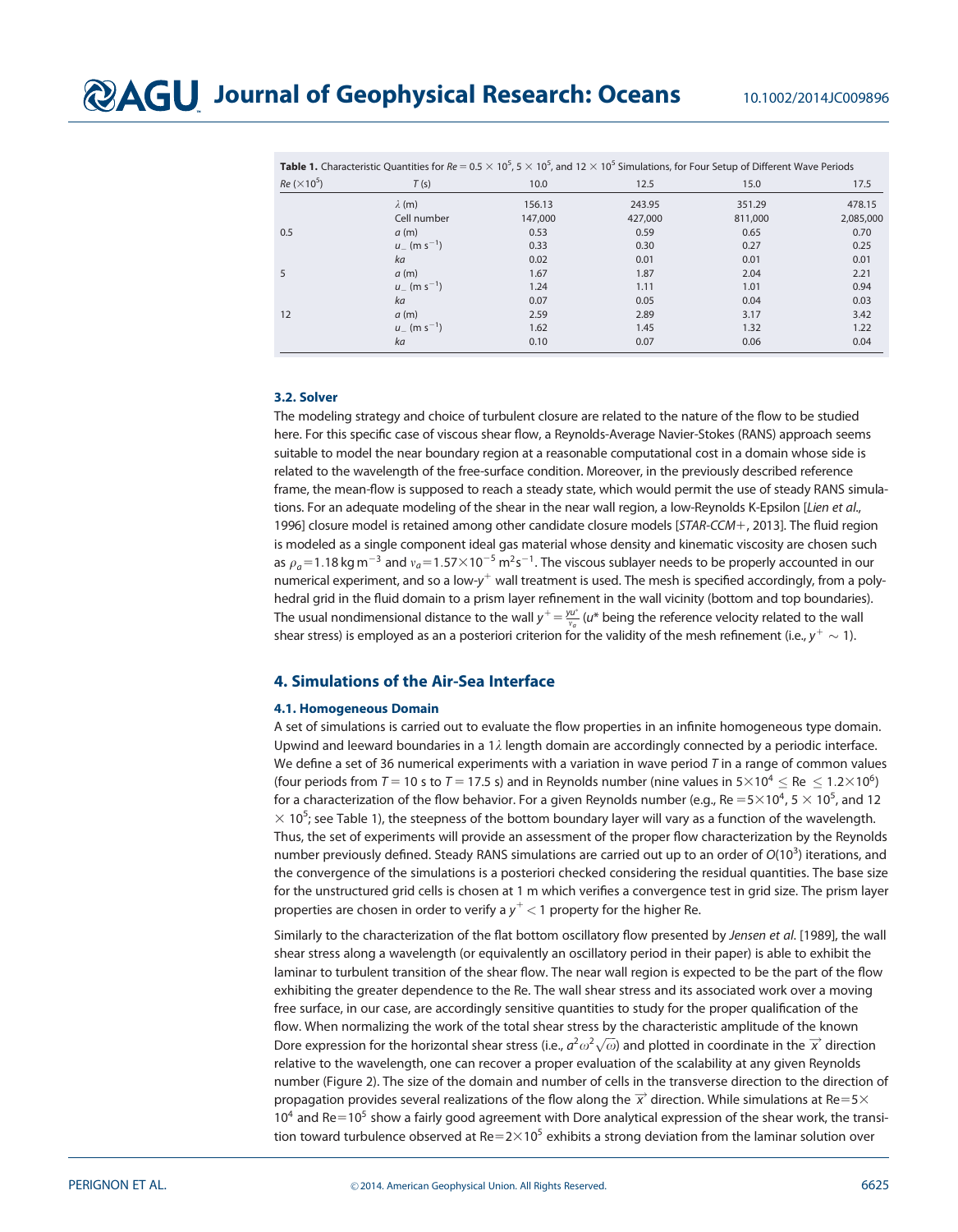

Figure 2. Evolution of the normalized work of the wall shear stress over the free surface against the relative position over a wavelength, from laminar to fully developed turbulent cases for four wave periods (colored lines). The laminar analytical solution is plotted as a reference (black line).

two quarters of the characteristic wave length. This is indeed consistent with Jensen et al. observations as well as Spalart and Baldwin [1989] direct simulations, for which the transition is initiated between Re=1.6 $\times$ 10<sup>5</sup> and Re=2.9 $\times$ 10<sup>5</sup> for the oscillating flat bed case. The turbulent initiation properly occurs in the direct downstream vicinity of the orbital horizontal maximum and influences the shear work all the way to the location where the orbital velocity changes sign. When Re increases, the initiation of the turbulent behavior moves upstream. The development of the transition regime toward a fully developed turbulent one seems as well to be reached for flows at Re  $\sim 10^6$ . These scaled plots also demonstrate the low-order influence of the steepness over the properties of the turbulent shear. For a given Re, and then for different steepness at each wavelength, the deviation of the shear work remains negligible between wavelengths.

Moreover, the influence of the domain length in such stationary periodic conditions is a posteriori checked with comparisons to longer domains. The results in term of shear work exhibit really low sensitivity to the length of the periodic domain.

#### 4.2. Parameterization of the Decay Rates in Turbulent Regimes

The work of the wall shear stress

$$
W_{\nu} = \langle \overrightarrow{u} - \overrightarrow{\tau}_{\nu} \rangle \tag{6}
$$

is averaged over the length of the domain of computation (i.e.,  $1\lambda$ ) and normalized by the energy of the underlying wave following equation (3). One recovers from the previous turbulent RANS simulations an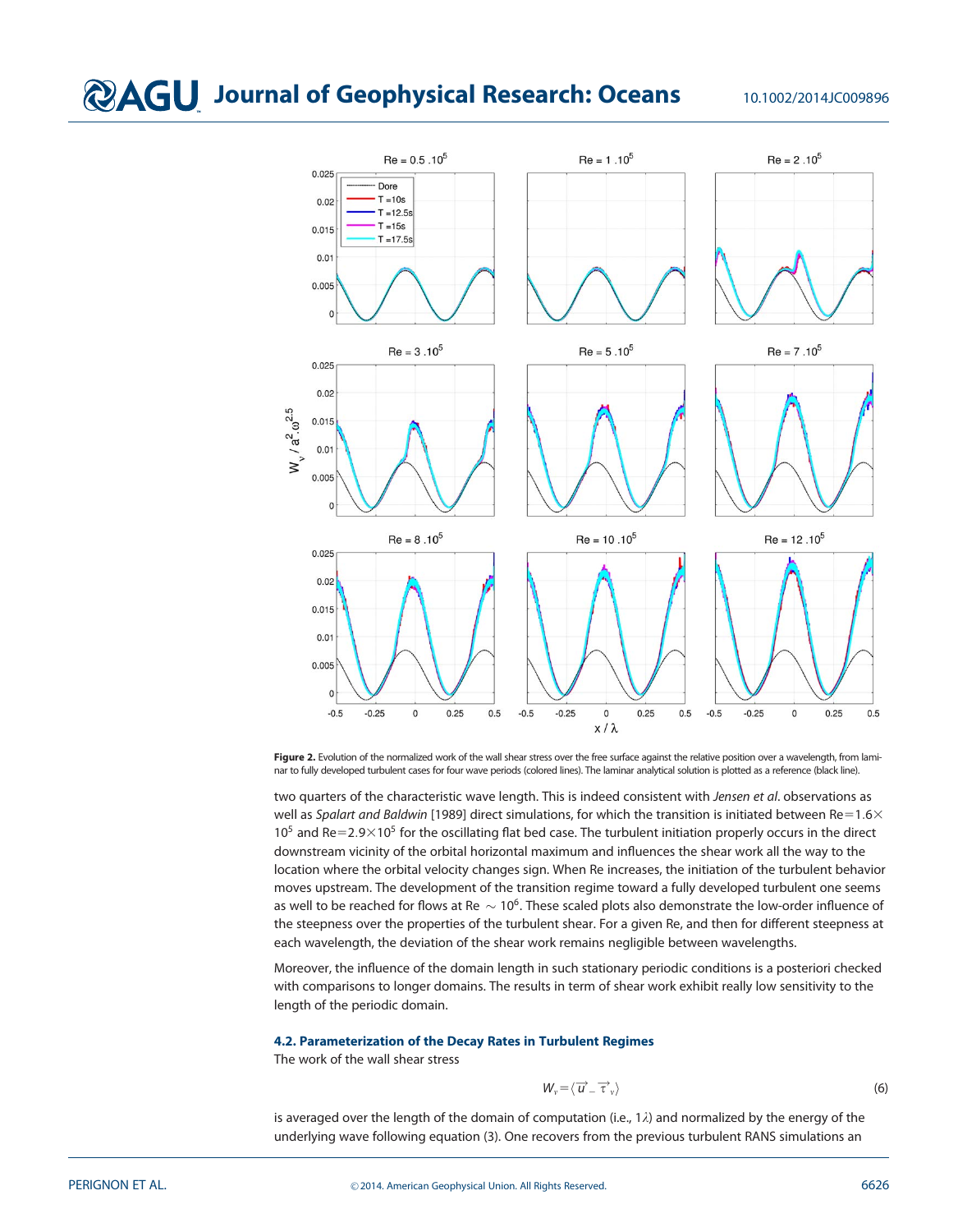

estimate of the viscous decay coefficients. Their intensity is plotted Figure 3 against the Reynolds value for the test cases previously described.

Both set of laminar simulations at Re= $5\times10^4$  and Re= $10^5$ reflect the previous comments on the work of the shear stress. The deviation in term of decay coefficient shows a slight overestimation in the RANS simulations comprised between 3.8% and 8.4% of Dore coefficients. From the transitory simulations to the fully developed turbulent ones, the computed turbulent decay coefficients deviate as expected from the low Re laminar asymptote. The

Figure 3. Evolution of the viscous decay coefficient with the associated Reynolds number, relatively to the laminar decay coefficient (markers). Interpolation is performed for the four wave period cases (solid lines)

increase in term of ratio to the Dore viscous decay is quantified here. The scaled plot of decay coefficients ratio against Re emphasizes the fairly good agreement between various wave periods. Although Ardhuin et al. [2009] assumed that the turbulent shear alone could give a swell decay as large as  $56\mu_w$  our computed shear stress can only account for about  $3.5\mu$ . A polynomial regression provides a parametric fit for the four wave period cases. From the set of experiment, the turbulent dissipation rate can be approximated under the form

$$
\mu = \begin{cases} \mu_{\nu} & , \text{Re} \leq 1.5 \times 10^5 \\ 1.42 \mu_{\nu} \left( \frac{\text{Re}}{1.5 \times 10^5} \right)^{0.41} & , \text{Re} > 1.5 \times 10^5. \end{cases}
$$
(7)

Assuming that the hypotheses considered in this study are valid oceanic and atmospheric conditions, it is clear from this point that the decay related to the turbulent shear stress is not the only mechanism responsible for the observed dissipation rates by Ardhuin et al. [2009].



The description of a full realistic airflow above swell, including the coupling between the near wall turbulent sheared flow and an atmospheric circulation is out of scope for the present paper. In that sense, even low-wind conditions include a coupling mechanism between the wave-induced shear and wind shear that required a more detailed analysis in term of numerical modeling and theoretical extension of Kudryavtsev and Makin [2004]. However, the same numerical configuration can finally be slightly modified to account for the sensitivity to some of our assumptions.

Figure 4. Characterization of the dissipation in transient conditions. (a) Evolution of the work associated with the viscous shear stress in a  $3\lambda$  nonperiodic domain compared to the 1 $\lambda$  periodic computation, for the Re=5 $\times$ 10<sup>4</sup>, T=10 s test case. (b) Relative evolution of the associated decay rate per wavelength.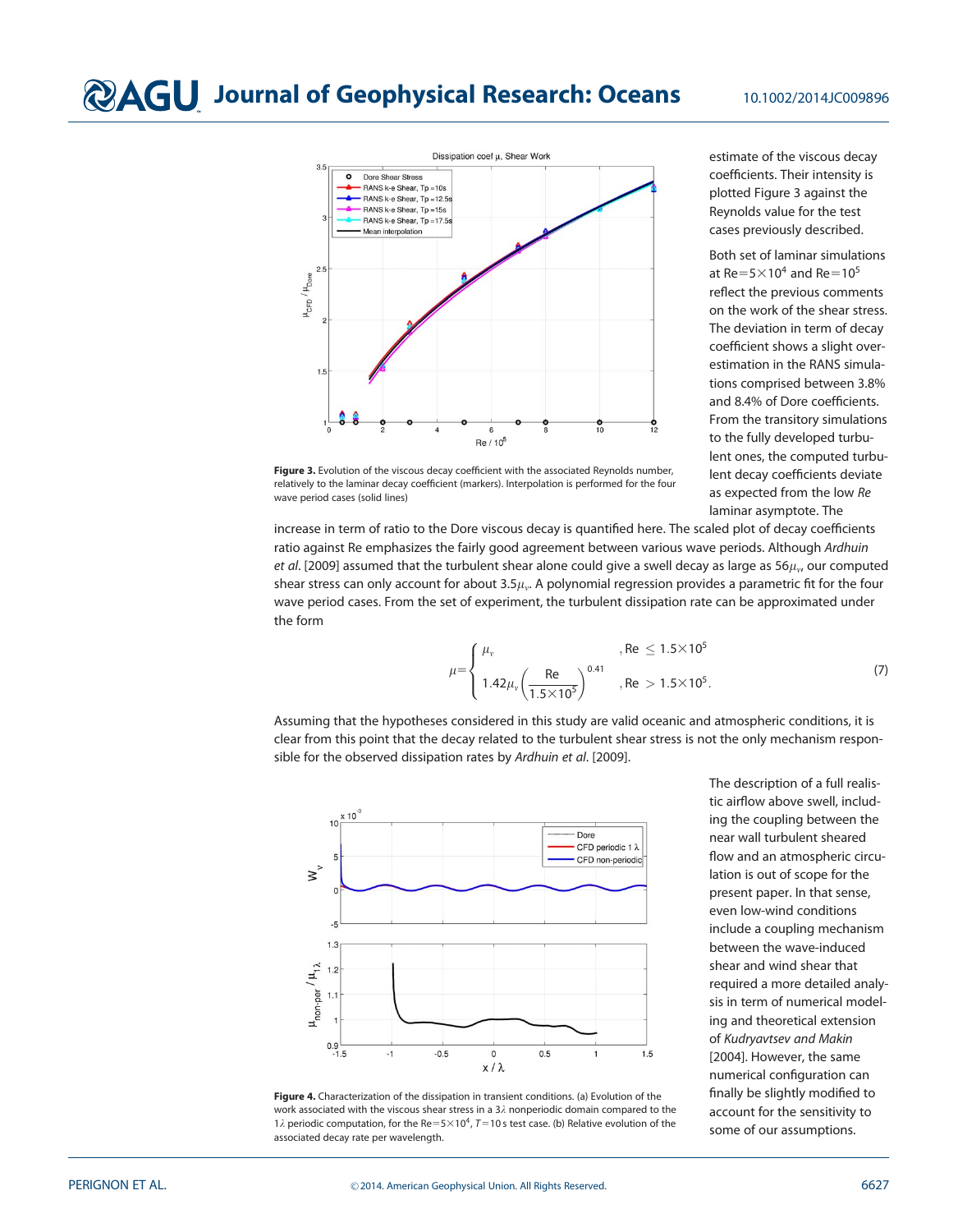

#### 4.3. Characterization of the Setup Length

The flow characteristics are evaluated in the previous section under periodic conditions, in order to reproduce a typical setup for a homogeneous infinite medium. We chose here to run steady simulations but without any periodic interface between the mass flow rate upwind boundary condition and the downwind outlet boundary to evaluate the influence of the transient flow over the dissipation rates. So as to characterize a typical setup length for the developed shear flow, the domain is extended to

Figure 5. Characterization of the dissipation in transient conditions. (a) Evolution of the work associated with the viscous shear stress in a  $5\lambda$  nonperiodic domain compared to the 1 $\lambda$  periodic computation, for the Re=12 $\times$ 10<sup>5</sup>, T=10 s test case. (b) Relative evolution of the decay rate per wavelength.

several wavelengths. The atmospheric state is supposed to be at rest at the initial condition (i.e., homogenous  $\vec{u} = -\vec{U}_{ref}$  in the simulation frame). The tests are performed for the steepest cases of the previous numerical experiments (i.e.,  $T = 10$  s), for three characteristic Re (laminar Re $= 5 \times 10^4$ , transitioning Re $= 2 \times 10^5$ , and developed turbulent Re=7 $\times$ 10<sup>5</sup> flows). For the laminar case, a 3 $\lambda$  domain is long enough to emphasize that the typical length for setup remains short compared to the wavelength. Starting form rest, the atmospheric flow is established to the same decay rate  $\mu$  as the one from a converged periodic configuration in less than a  $\lambda$ /10 length (Figure 4). The increase in dissipation rate reaches 20% for the highest equivalent transient decay coefficient. This pseudo decay rate expressed in space is computed from the same relation as equation (3) as the mean normalized work of the shear stress over a distance  $\lambda$  and expressed at the central location of this rolling mean. For the transitioning case (Figure 5), the turbulent closure requires a 5 $\lambda$  domain to establish a proper convergence toward the periodic solution. Starting from laminar condition on the mass flow rate input, the initiation of turbulence requires a longer length. Still, the dissipation rate over the setup length (about 3 $\lambda$ ) is underestimated compared to the periodic dissipation. For the more developed turbulent case (Figure 6), a 3k domain provides enough space for a proper setup and the turbulence is more easily initiated. The setup length remains negligible as the dissipation rate per wave length is already established at the level of the periodic rate from the start of the domain.



As long as a full setup from rest is achieved on a short portion of a wavelength with a slight overestimation of the decay rate previously computed from periodic domains for the laminar and turbulent cases, and on about three wave length with a slight underestimation of the decay rates for the transitioning case, the previous periodic computations seem to provide a proper estimation of decay coefficient even for nonstationary wave conditions. As a result, in the case of random waves with a Rayleigh distribution of heights, we may define an

Figure 6. Characterization of the dissipation in transient conditions. (a) Evolution of the work associated with the viscous shear stress in a  $3\lambda$  nonperiodic domain compared to the 1 $\lambda$  periodic computation, for the Re=7 $\times$ 10<sup>5</sup>, T=10 s test case. (b) Relative evolution of the associated decay rate per wavelength.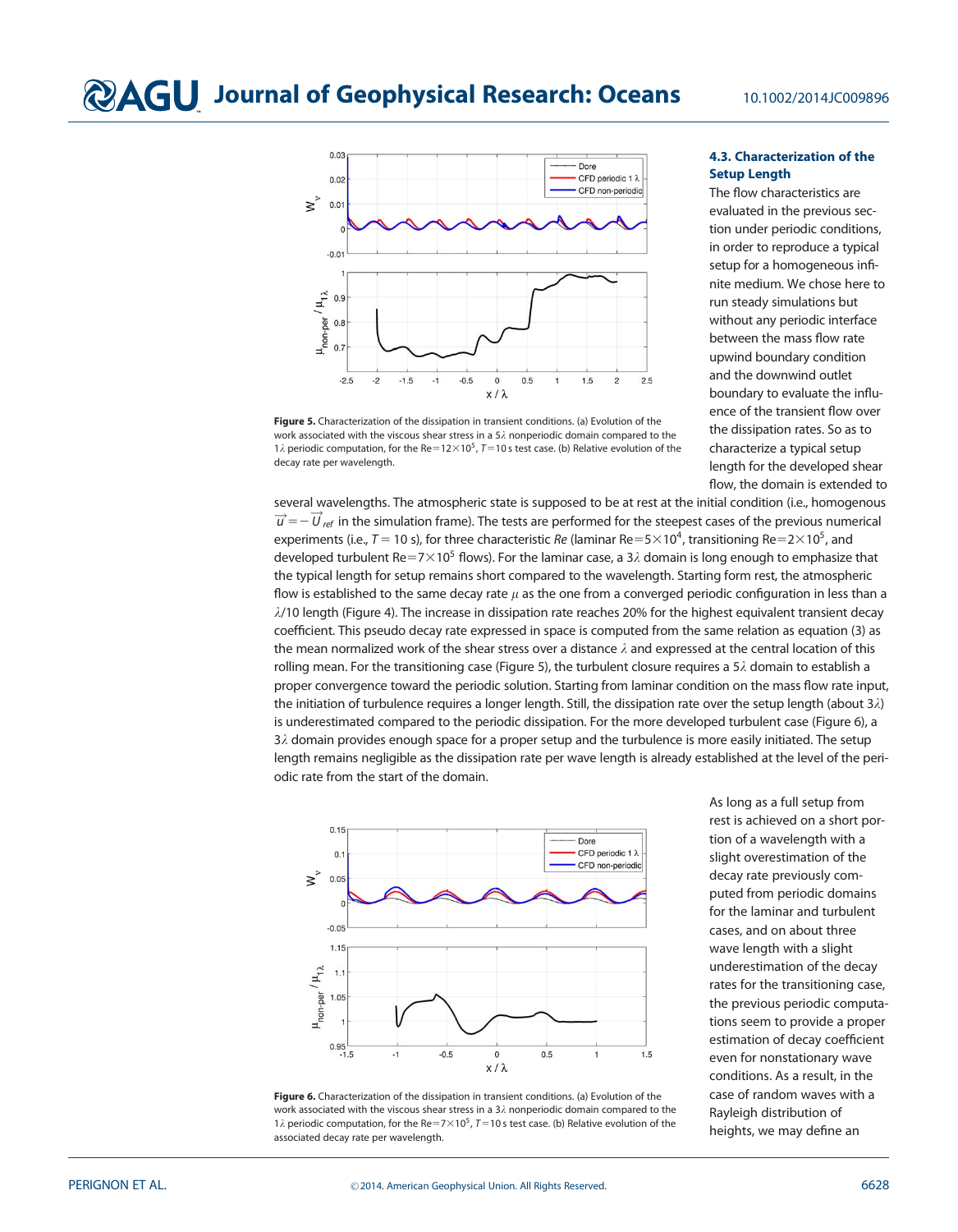average dissipation rate by considering a succession of monochromatic waves. This will give a gradual transition of the dissipation rate as a function of a significant Reynolds number, similar to what was adapted empirically by Rascle and Ardhuin [2013].

### 5. Discussion and Conclusions

The retroaction of the atmospheric sheared viscous layer driven by swells over the free surface has been simulated with a RANS numerical model. Considering a periodic domain along the wave direction enabled to account for the flow properties under stationary conditions. A set of numerical experiments was conducted for a common range of wave periods and characteristic elevations. Those experiments support the scaling of the atmospheric flow by a Reynolds number similar to the oscillating flat plane boundary layer problem. While work of the shear flow computed under laminar conditions shows a minor deviation from the analytical expression by Dore [1978], a transition is characterized by the simulations at a critical Reynolds (10<sup>5</sup> < Re <  $2\times10^5$ ) toward the full development of turbulence in the viscous sheared boundary layer. The set of numerical experiment enables to coherently quantify the increase in work when the turbulence is developed over an increasing typical fraction of the wavelength. A parameterization of this increase is deduced in term of viscous decay coefficient computed from the average work of the shear over a wavelength. For the most turbulent case studied, the increase reaches less than  $3.5\mu_{Dore}$ , corresponding to a measurable e-folding decay scale of the order of 20,000 km for oceanic swells. From their observations, Ardhuin et al. [2009] were characterizing a swell decay rate up to  $56\mu_{Dore}$ . Our calculations cannot support such a large value of the dissipation, but we have neglected the effect of the mean wind and thermal effects, and used a smooth sea surface with periodic waves. Also, we did not analyze the work of the pressure field. Indeed, any phase shift from the potential flow theory greatly influences the work related to the pressure stress. This work is not as easily captured as the work of the shear stress and our periodic configuration is not able to provide a reliable quantitative estimate of this mechanism.

We have thus tested the sensitivity of our results to the wave periodicity. Several test cases are conducted to characterize a setup length from initial condition at rest over a wave front. For laminar and turbulent conditions, the setup length for dissipation rate remains short compared to the wavelength and the increase over this length limited. The transitioning case shows a longer setup length but with a lower un-stationary dissipation rate. The un-stationary processes related to the shear stress in an atmospheric flow driven by an underlying swell are finally shown not to depart much from the stationary results.

Other candidate mechanisms for swell dissipation still remain to be investigated to this date. The account of a proper atmospheric circulation and its accurate influence over swell remains a challenge for the numerical modeling tools. For now, the formulation for the increase in turbulent shear stress proposed here would not be able by itself to set a proper source term related to swell dissipation in operational wave models, but it is expected to help in clarifying the magnitude of respective dissipation mechanisms in the swell energy balance.

#### Acknowledgments

The work presented here was supported by LHEEA at Ecole Centrale de Nantes, France, in the context of the scientific gathering LabexMer (Program ''Investment for the future,'' grant ANR-10-LABX-19-01). The authors thank the anonymous reviewers for their valuable comments and suggestions to improve this manuscript.

#### **References**

Ardhuin, F., B. Chapron, and F. Collard (2009), Observation of swell dissipation across oceans, Geophys. Res. Lett., 36, L06607, doi[:10.1029/](http://dx.doi.org/10.1029/2008GL037030) [2008GL037030.](http://dx.doi.org/10.1029/2008GL037030)

Collard, F., F. Ardhuin, and B. Chapron (2009), Routine monitoring and analysis of ocean swell fields using a spaceborn SAR, J. Geophys. Res., 114, C07023, doi:[10.1029/2008JC005215](http://dx.doi.org/10.1029/2008JC005215).

Dore, B. D. (1978), Some effects of the air-water interface on gravity waves, Geophys. Astrophys. Fluid Dyn., 10, 215–230.

Gundogdu, M., and M. Carpinlioglu (1999a), Present state of art on pulsatile flow theory. Part 1: Laminar and transitional flow regimes, JSME Int. J., 42(3), 384–397.

Gundogdu, M., and M. Carpinlioglu (1999b), Present state of art on pulsatile flow theory. Part 2: Turbulent flow regime, JSME Int. J., 42(3), 398–410.

Guo, X., and L. Shen (2013), Numerical study of the effect of surface wave on turbulence underneath. Part 1. Mean flow and turbulence vorticity, J. Fluid Mech., 733, 558–587.

Harris, D. L. (1966), The wave driven wind, J. Atmos. Sci., 23(6), 688–693.

Jensen, B., B. Sumer, and J. Fredsøe (1989), Turbulent oscillatory boundary layer at high Reynolds numbers, J. Fluid Mech., 206, 265–297. Kudryavtsev, V. N., and V. K. Makin (2004), Impact of swell on the marine atmospheric boundary layer, J. Phys. Oceanogr., 34, 934–949.